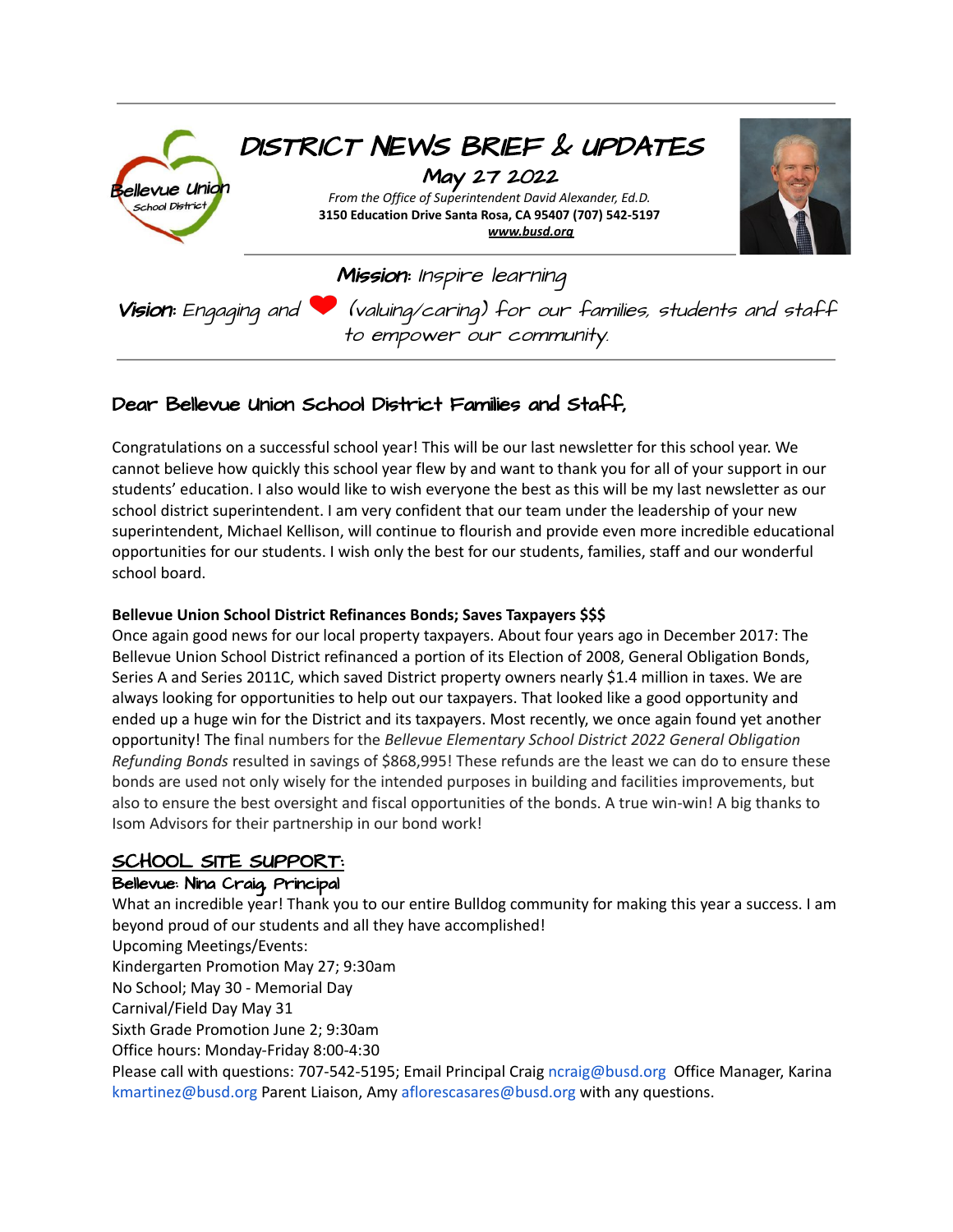#### Kawana Springs: Denise McCullough, Principal

Thank you so much to our KS community for all of your involvement in our community events this month! Please note, our school office will be relocating to Room 1 on June 8th. Upcoming Meetings/Events: No School- Monday, May 30th Kindergarten Promotion- June 1, 10:45 am 6th grade Promotion- June 2, 10:30am Last day of School- June 2, early dismissal 12:25pm Office hours- Monday-Friday, 8:00-4:00 pm You may call 707-545-4283 or email Principal McCullough dmccullough@busd.org, Office Manager Susy Bradley sbradley@busd.org, or Parent Liaison Erika Corrales [ecorrales@busd.org](mailto:ecorrales@busd.org) with any questions.

#### Meadow View: Jean Walker, Principal

Thank you Meadow View families, staff and students for making our school so great! Upcoming Meetings & Events: No School- Monday, May 30th, 2022 6th grade promotion, Weds 9:00 am June 1st, 2022 K promotion, Thursday 9:00am June 2nd, 2022 Field Day, Thursday June 2nd, 2022 June 2nd last day of School (early dismissal 12:25) Food Pantry every Tuesday 2:00 Office hours: Monday- Friday 8:00-4:00 pm School Food Pantry, Tuesday, 2:00-3:00- please bring bags- walk up only. Please call the office at 707-541-3715 or if you have questions email; Principal Walker [jwalker@busd.org](mailto:jwalker@busd.org), Office Manager Natali Ramirez [nramirez@busd.org,](mailto:nramirez@busd.org) Office Assistant- Isabel Luna, [imluna@busd.org](mailto:imluna@busd.org), or Parent Liaison Paula Hernandez phernandez@busd.org

#### Taylor Mountain: Margaret Jacobson, Principal

We are wrapping up a fantastic year of learning and growing at Taylor Mountain. We thank all of our families for their support and wish everyone a fun and relaxing summer! Upcoming Meetings & Events: Monday, May 30: No school; Memorial Day Holiday Wednesday, June 1, 10:00 am: 6th grade promotion in the MPR

Thursday, June 2: Field Day; Last Day of School 12:25 pm Dismissal

Office hours: Monday - Friday 8:00am-4pm.

Please call or stop by with questions: 542-3671; Principal Margaret Jacobson miacobson@busd.org; Office Manager Julie Roza *[jroza@busd.org](mailto:jroza@busd.org)*, Office Asst. Hope Leon [hleon@busd.org](mailto:hleon@busd.org)

#### Learning Center: Curriculum and English Learners, Aracely Romo-Flores, Director

Congratulations to all our recently *Reclassified Fluent English Proficient (RFEP) Student*s! These students entered our school system as English Learners/Emerging Bilingual Students and have met both state and district criteria to be classified as proficient students. This is a great accomplishment and we thank both our teachers and their families for all their support to get our students to this point. We also applaud the great work of these students as not only did they have to learn the grade level content, they had to do this work while learning a new language! Congratulations to them!

#### **Summer School**

We are excited to offer a wonderful Summer Learning Academy this summer. This program will run from June 10-July 22nd. All students in the program have been notified. Attendance is important. If students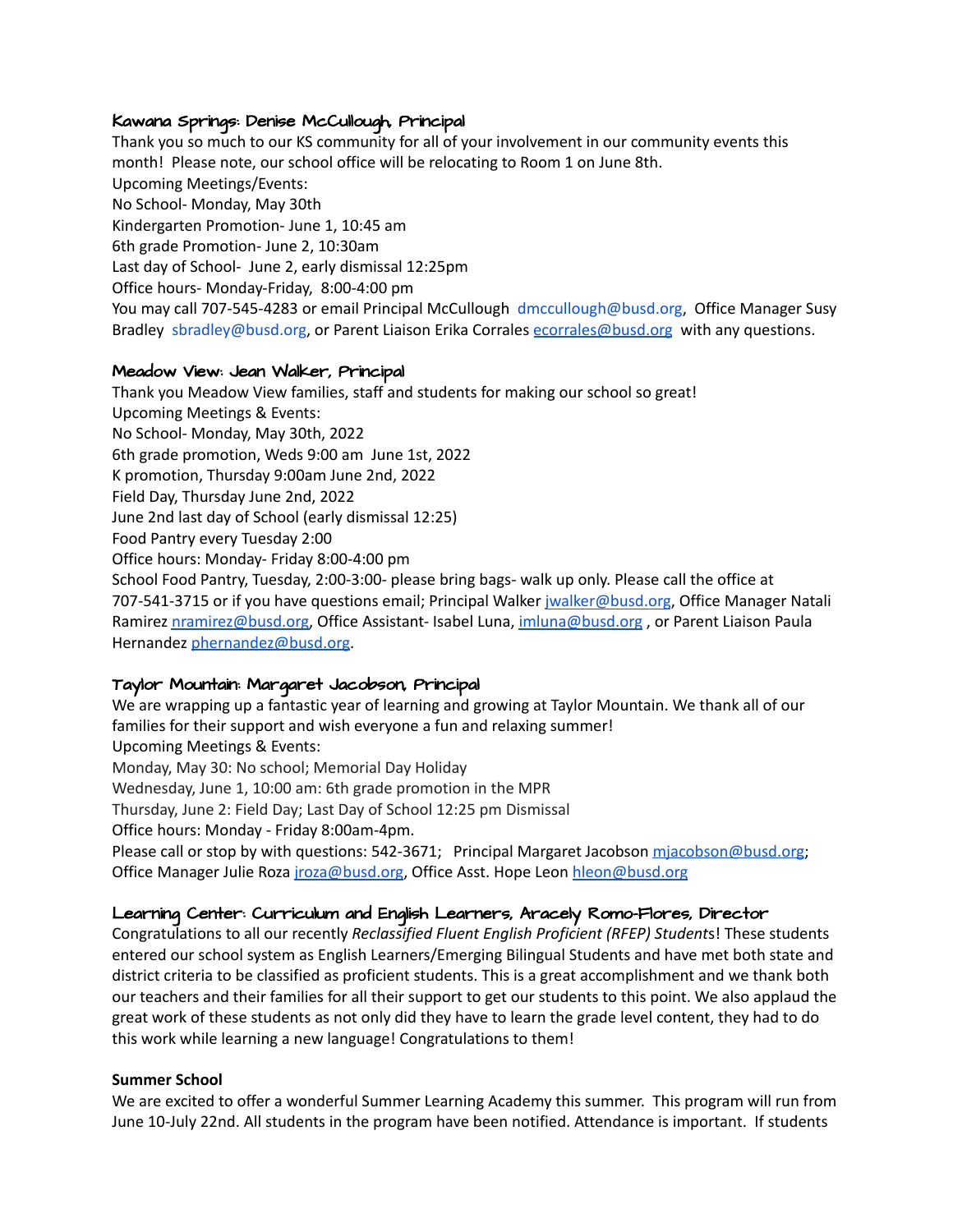miss three days, they will be dropped as we have students on a waiting list. As space becomes available we will be reaching out to our families on the waiting list.

We encourage all students to keep up with their reading over the summer. We hope they will visit our public libraries for rich reading materials. We also encourage our students to continue to use Freckle Reading and Freckle Math. These programs will continue to be up and running for our students to keep their learning going over the summer. We hope all students will take advantage of these great resources and we look forward to seeing our returning students on *August 11, 2022* and wish our 6th graders much success in the years ahead! Happy Summer to All!

#### Student Services, Tracy Whitaker, Director of Student Services

Thank you to all of our teachers and staff who work so hard for our students everyday! We appreciate you and so do the students and their families.

#### Food Services: Lynn Wong, Manager

All students continue to be provided free meals. Meal menus and additional information into our Food Service Program may be found on our website at: [www.busd.org/cafe](http://www.busd.org/cafe)

If you need further information, then please contact Lynn Wong, Food Services Program Manager at 707-542-5197 ext 4 or [lwong@busd.org](mailto:lwong@busd.org)

#### Human Resources, Michael Kellison, HR Director

The Human Resources Department continues to look for talented people to join our team. We are hiring the following positions:

Student Supervision **Instructional Assistants** Literacy Paraprofessionals We are also looking for people who would like to serve as substitute teachers as well as substitute custodians and food service workers.

If you are interested in learning more about our open positions, contact Michael Kellison, Director of Human Resources, at [mkellison@busd.org](mailto:mkellison@busd.org) or call (707) 542-5197 ext. 5.

Join the BUSD team! Applications for job opportunities and more at Bellevue Union School District can be found at [Edjoin.org.](https://www.edjoin.org/Home/Jobs?keywords=Bellevue&searchType=all)

#### Business Services, Chris Kim, CBO

The District's FY 2022/23 Budget will be available for public review during the week of Monday, June 20th, followed by a public hearing scheduled for Monday, June 27, 2022. The Board is subsequently scheduled to consider the Budget for approval on Tuesday, June 28, 2022.

The District continues its effort to solicit membership on its Bond Oversight Committee; for additional information and an application, please visit our website at [https://www.busd.org/Page/161.](https://www.busd.org/Page/161)

#### Technology Department: Ryan Green, Director of Technology

The District is moving forward with the purchase of voice amplification systems to support instruction in every classroom! These systems are high fidelity, portable, and require no installation. They also use bluetooth instead of infrared so they no longer require line of sight.

This summer, utilizing Erate funding, the district will be upgrading the network infrastructure at Taylor Mountain and Meadow View elementary schools including new fiber-optic cabling and switches increasing the school backbone to 10Gb.